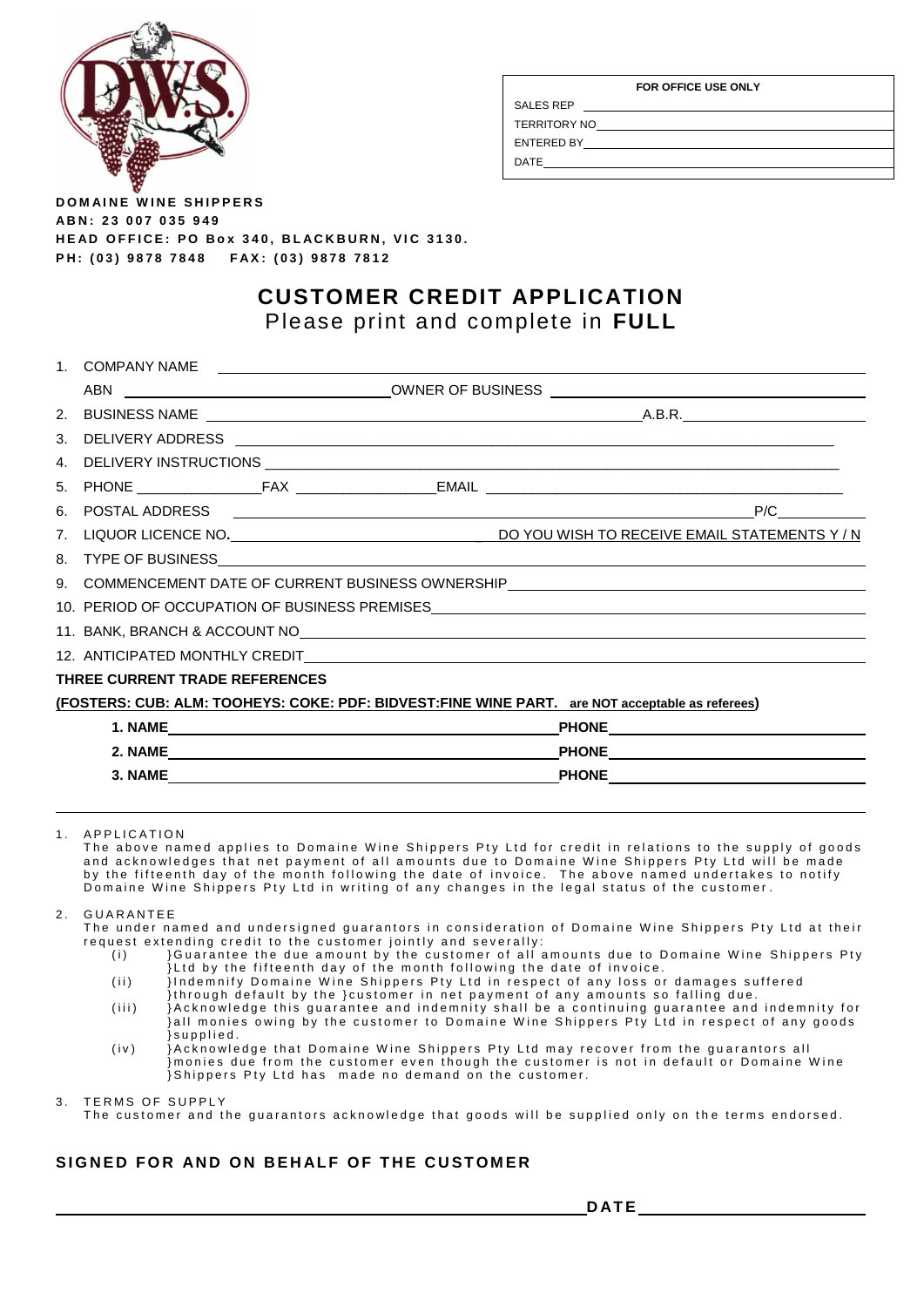### **N A M E ( S ) O F D I R E C T O R ( S )**

| SIGNATURE OF WITNESS |  |  |
|----------------------|--|--|

### **TERMS OF SUPPLY**

- 1. Goods will be supplied to the customer only on these terms and conditions and the terms contained in invoices from Domaine Wine Shippers Pty Ltd provided that these terms shall prevail in the event of inconsistency.
- 2. Domaine Wine Shippers Pty Ltd may withdraw credit at any time and may vary the Terms of Supply at any time.
- Prices contained in quotations are valid for thirty days only. Quotations are not offers but invitations to treat only. A contractual relationship shall only arise upon acceptance by Domaine Wine Shippers Pty Ltd of the customer's order. Any contract between Domaine Wine Shippers Pty Ltd and the customer will be evidenced solely by the order and acceptance. All other documents, drawings, conversations, acts, facts matters or things shall not be incorporated in or form part of the contract.
- 4. Goods supplied by Domaine Wine Shippers Pty Ltd are described by reference to their physical attributes and not by reference to their output or performance.
- 5. Failure by the customer to supply required information entitles Domaine Wine Shippers Pty Ltd to vary the price and/or the date of delivery.
- 6. Unless quotations by Domaine Wine Shippers Pty Ltd specifically state to the contrary, all prices contained in quotes are not fixed and may be varied by Domaine Wine Shippers Pty Ltd at any time. Prices invoiced by Domaine Wine Shippers Pty Ltd to the customer shall be those current at the date of invoice unless otherwise agreed.
- 7. Any variation between date of quotation and date of order in the cost to Domaine Wine Shippers Pty Ltd of freight, marine transit risk and other insurances, shipping expenses, exchange, customs duty, sub-contractor's costs or the cost of any component parts purchased by Domaine Wine Shippers Pty Ltd from others, shall be payable by the customer to Domaine Wine Shippers Pty Ltd.
- 8. Interest at the rate of 16% per annum is payable by the customer on any amounts not paid when falling due.
- 9. Domaine Wine Shippers Pty Ltd will supply the customer from available stocks as soon as practicable after receipt of order. In the event of stock shortages Domaine Wine Shippers Pty Ltd may allocate available stocks between the customer and other customers from whom orders have been received.
- 10. Goods will be invoiced to the customer on dispatch of goods by Domaine Wine Shippers Pty Ltd. The customer will pay the amount invoiced on the fifteenth the day of the month following the date of invoice.
- 11. Domaine Wine Shippers Pty Ltd reserves the right to accept any order in whole or part or to decline any order.
- 12. Acceptance by the customer of delivery of the goods shall be deemed acceptance of these conditions if not previously acknowledged by the customer.
- 13. To the extent permitted by law:
	- 13.1 All conditions and warranties which are or may otherwise be implied in relation to the supply of goods are excluded and negated.
	- 13.2 The liability of Domaine Wine Shippers Pty Ltd to the customer or any person supplied by the customer for any loss or damage occasioned to any person arising directly or indirectly out of supply or use of the goods is limited to the lowest of the cost of replacement or a credit in full. The customer releases and indemnifies Domaine Wine Shippers Pty Ltd against any liability arising out of the failure of the customer to properly notify others as to the suitability or manner of using the goods.
- 14. Where Domaine Wine Shippers Pty Ltd has advised the customer that goods have been manufactured to certain standards and tolerances, the customer shall accept all goods supplied by Domaine Wine Shippers Pty Ltd that meet such standards and tolerances.
- 15. Domaine Wine Shippers Pty Ltd shall not be liable to the customer for failure of goods to meet any estimates of performance or capacity unless such estimates have been specifically warranted by Domaine Wine Shippers Pty Ltd to the customer. Details of performance or capacity contained in promotional material supplied by Domaine Wine Shippers Pty Ltd do not form part of these terms of supply and shall not be deemed representations by, nor binding Domaine Wine Shippers Pty Ltd.
- 16. Domaine Wine Shippers Pty Ltd shall only consider any claims by the customer in relation to the goods if made in writing to your representative and received by Domaine Wine Shippers Pty Ltd within seven days of the date of delivery of the goods to the customer (refer to following page for Claims Procedure).
- 17. Intellectual property in any design documents, machinery or equipment produced by Domaine Wine Shippers Pty Ltd in order to supply goods to the customer shall at all times remain vested in Domaine Wine Shippers Pty Ltd. The customer indemnifies and holds Domaine Wine Shippers Pty Ltd harmless in respect of any infringement, or alleged infringement, of patents, trade marks, copyright or other protected rights in respect of any specifications or documents supplied by the customer to Domaine Wine Shippers Pty Ltd.
- 18. The customer will not alter or remove any label, insignia or mark attached to the goods which bears the name of Domaine Wine Shippers Pty Ltd or any trade marks or trade names used in relation to the goods.
- 19. A certificate signed by an officer of Domaine Wine Shippers Pty Ltd shall be conclusive evidence as to details of the goods delivered to the customer and the status of net payment for those goods by the customer.
- 20. The goods are supplied on the following terms:
	- 20.1 Risk in the goods passes on delivery into the custody of the customer or the customer's agent.
	- 20.2 The property in and ownership of the goods passes to the customer only on payment by the customer for all goods supplied to the customer.
	- 20.3 Until net payment in full for all goods supplied to the customer:
		- (a) The relationship between the parties shall be fiduciary and the customer shall hold the goods as bailee for Domaine Wine Shippers Pty Ltd.
			- (b) Goods supplied to the customer by Domaine Wine Shippers Pty Ltd shall be:
				- (i) Separately stored from all other goods.
				- (ii) Where reasonably practicable marked and identified as the property of Domaine Wine Shippers Pty Ltd.
				- (iii) Sold on by the customer but only as agent for Domaine Wine Shippers Pty Ltd but, notwithstanding the provisions of this clause, the customer shall not hold himself out to others as the agent of Domaine Wine Shippers Pty Ltd and Domaine Wine Shippers Pty Ltd shall not be bound by any contracts entered into by the customer with others.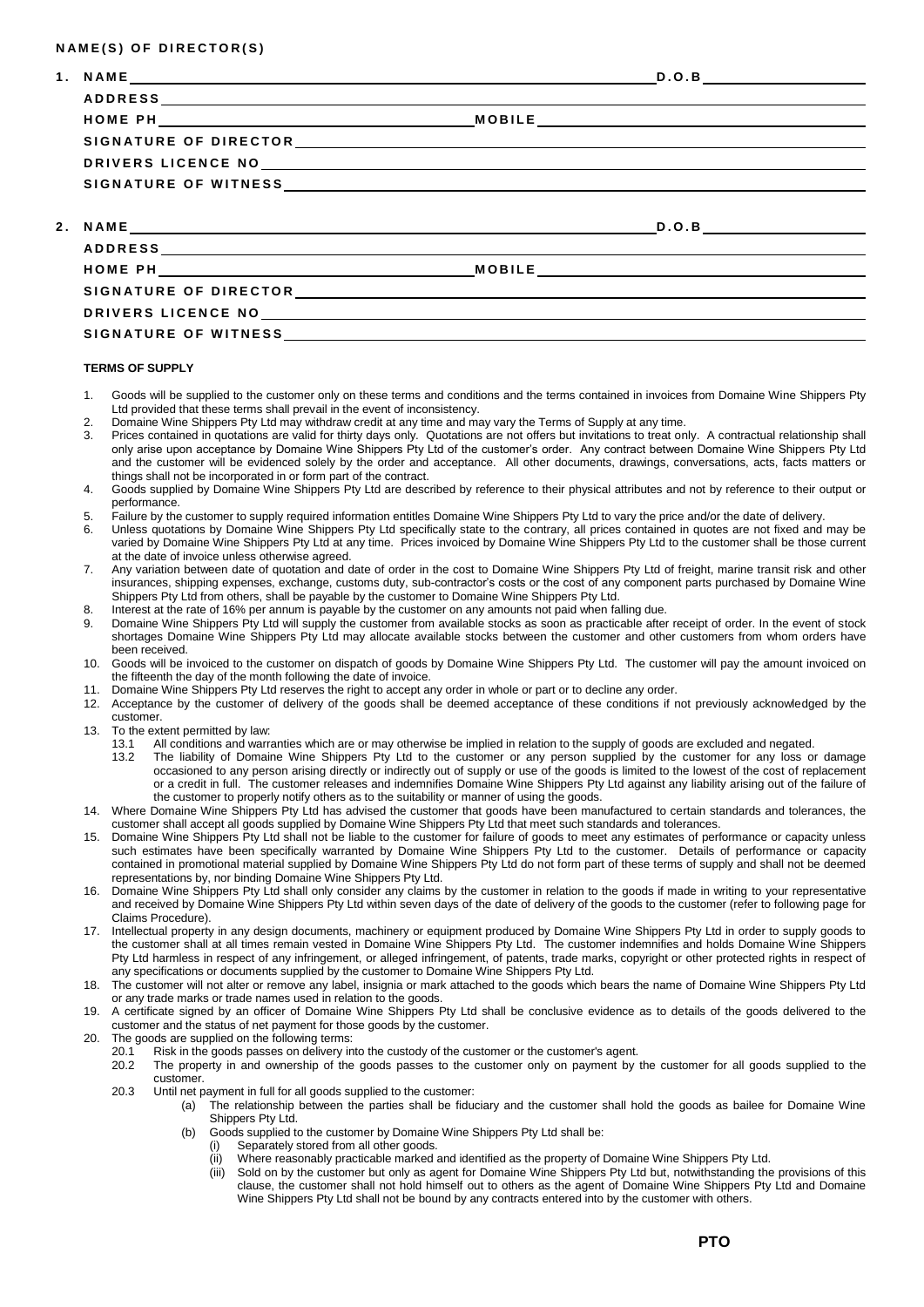- (iv) Separately recorded by the customer as being the property of Domaine Wine Shippers Pty Ltd.
- (c) The proceeds received by the customer from disposal of the goods shall be paid into a separate and identifiable bank account and the customer shall account to Domaine Wine Shippers Pty Ltd from this account for monies due for the supply of the goods.
- (d) The customer shall be entitled to a fourteen day period of credit but shall account to Domaine Wine Shippers Pty Ltd immediately upon disposal of the goods and receipt of the proceeds of sale by the customer.
- (e) Domaine Wine Shippers Pty Ltd shall, without prejudice to Domaine Wine Shippers Pty Ltd other rights to recover damages for termination or breach, be entitled to and is licensed by the customer to enter upon the customer's premises during normal business hours and without notice in order to obtain possession of any goods supplied by the supplier for the purpose of either resale or retention of possession by Domaine Wine Shippers Pty Ltd should:
	- The customer fail to pay for the goods pursuant to the terms of this Contract.
	- (ii) Execution be levied against the customer and not be satisfied within fourteen days.
	- (iii) The customer discontinues business for any reason.
	- (iv) The customer commits an act of bankruptcy or, being a corporation:
		- An order is made or resolution passed for its winding up.
	- Goes into liquidation, receivership or administration or makes an assignment for the benefit of or arrangement or composition with its creditors or is unable to meet its debts within the meaning of the Corporations Law.
- 21. The customer and the guarantors shall give written notice to Domaine Wine Shippers Pty Ltd of any change in the beneficial ownership or any change in details of the persons in day to day control of the customer or of the death, insolvency, liquidation, dissolution, administration, official management or bankruptcy of either the customer or any beneficial owner of the customer or any person in day to day control of the customer.
- 22. Domaine Wine Shippers Pty Ltd may at any time during the continuance of this agreement require the customer and all of the guarantors to provide additional security as Domaine Wine Shippers Pty Ltd in its discretion shall determine.
- 23. The customer and the guarantors shall notify Domaine Wine Shippers Pty Ltd of any change in the beneficial ownership of the customer or of the death, insolvency, liquidation, dissolution, administration, official management or bankruptcy of the customer. The customer and the guarantors jointly and severally indemnify Domaine Wine Shippers Pty Ltd against any losses resulting from the delivery of goods by Domaine Wine Shippers Pty Ltd prior to receiving such written notice.
- 24. Time is the essence. The customer shall meet all costs incurred by Domaine Wine Shippers Pty Ltd and occasioned by the default of the customer in performance of any of these Terms of Supply.
- 25. Pursuant to the Privacy Act 1988 (as amended) the customer and each of the guarantors authorises Domaine Wine Shippers Pty Ltd to give to and obtain from another credit provider or credit reporting agency for the purpose of assessing this application for credit or for the purpose of notifying other credit providers of default, a credit report containing personal information about the customer and/or each of the guarantors or a report containing information concerning the commercial activities or commercial creditworthiness of the customer and/or each of the guarantors. This authority remains in force for so long as credit is provided by Domaine Wine Shippers Pty Ltd to the customer.
- 26. If the customer is a trustee and, in that capacity, orders supply of goods by Domaine Wine Shippers Pty Ltd, then the customer warrants that it has a right of indemnity from the assets of the trust fund to meet all amounts due to Domaine Wine Shippers Pty Ltd.
- 27. Any provision of this agreement that may, wholly or in part, be deemed invalid shall to the extent of the invalidity be severed from this agreement without prejudice to the continuing force and validity of the remaining provisions.
- 28. This agreement shall be governed by the laws of the State of Victoria.<br>29. In this clause:-
- In this clause:<br>29.1 "GST
	- 29.1 "GST Act" means A New Tax System (Goods & Services Tax) Act 1999 (as amended). "GST" means GST within the meaning of the GST Act.
	- 29.2 Unless express agreement is made to the contrary between Domaine Wine Shippers Pty Ltd and the customer, the price payable by the customer for a taxable supply made by Domaine Wine Shippers Pty Ltd represents the value of the taxable supply for which payment is made.
	- 29.3 If Domaine Wine Shippers Pty Ltd makes a taxable supply to the customer then; the customer must pay to Domaine Wine Shippers Pty Ltd on the date of supply the amount of any GST payable in respect of the taxable supply.
	- 29.4 The customer shall not be obliged to pay GST on a taxable supply until Domaine Wine Shippers Pty Ltd provides a valid Tax Invoice for that supply.

### **CLAIMS PROCEDURE**

- 1. Report all claims in writing to your representative.<br>2. Any claims of whatever nature must be reported in
- Any claims of whatever nature must be reported in writing to you representative within 7 days after receipt of goods or the purchaser is deemed to forfeit any claims for damages or set off against DWS. Please quote invoice number, account name, delivery address and date, as well as all other relevant details pertaining to your claim, without exception.
- 3. Ullages:
	- (a) DWS will accept faulty stock (including label damage, dry breaks, leakers or short fills etc) for replacement only if seals on bottles are still intact.
	- (b) Damaged stock found after delivery must be returned in original carton for replacement
	- (c) Restaurant returns are only acceptable if product is out of condition.
	- (d) In all cases, stock must be viewed and returned through DWS Area Managers. In order to action replacement or credit invoice number and proof of delivery must be supplied.
	- (e) No replacement or credit will be forthcoming on stock broken or damaged on the Purchaser's premises
- 4. Return of Stock: A Sales Representative of DWS must view all stock offered for return for whatever reason. Invoice number and delivery date must be quoted, before any returns will be accepted for credit and authorisation is required from the Sales Manager.

### **NOTICE OF DISCLOSURE OF YOUR CREDIT REPORTING TO A CREDIT REPORTING AGENCY**

Under the Privacy Act, Domaine Wine Shippers Pty Ltd is allowed to give Credit Reporting Agency personal information about your credit application.

- The information which may be given to an Agency is covered by Section 18E (1) of the Act and includes:
- 1. Identity particulars (as permitted by the privacy Commissioner's determination issued under Section 18E (3).<br>2. The fact that you have applied for credit and the amount
- The fact that you have applied for credit and the amount.
- 3. The fact that Domaine Wine Shippers Pty Ltd is a current credit provider to you.
- 4. Net payments which become overdue more than sixty (60) days and for which collection action has commenced.
- 5. Advice that net payments are no longer overdue.
- 6. Cheques drawn by you which have been dishonoured more than once.
- 7. In specified circumstances, that in the opinion of Domaine Wine Shippers Pty Ltd you have committed a serious credit infringement.<br>8. That credit provided to you by Domaine Wine Shippers Pty Ltd has been paid or otherwi
- That credit provided to you by Domaine Wine Shippers Pty Ltd has been paid or otherwise discharged.

### **I/We acknowledge that I/we have read and understood the Notice of Disclosure.**